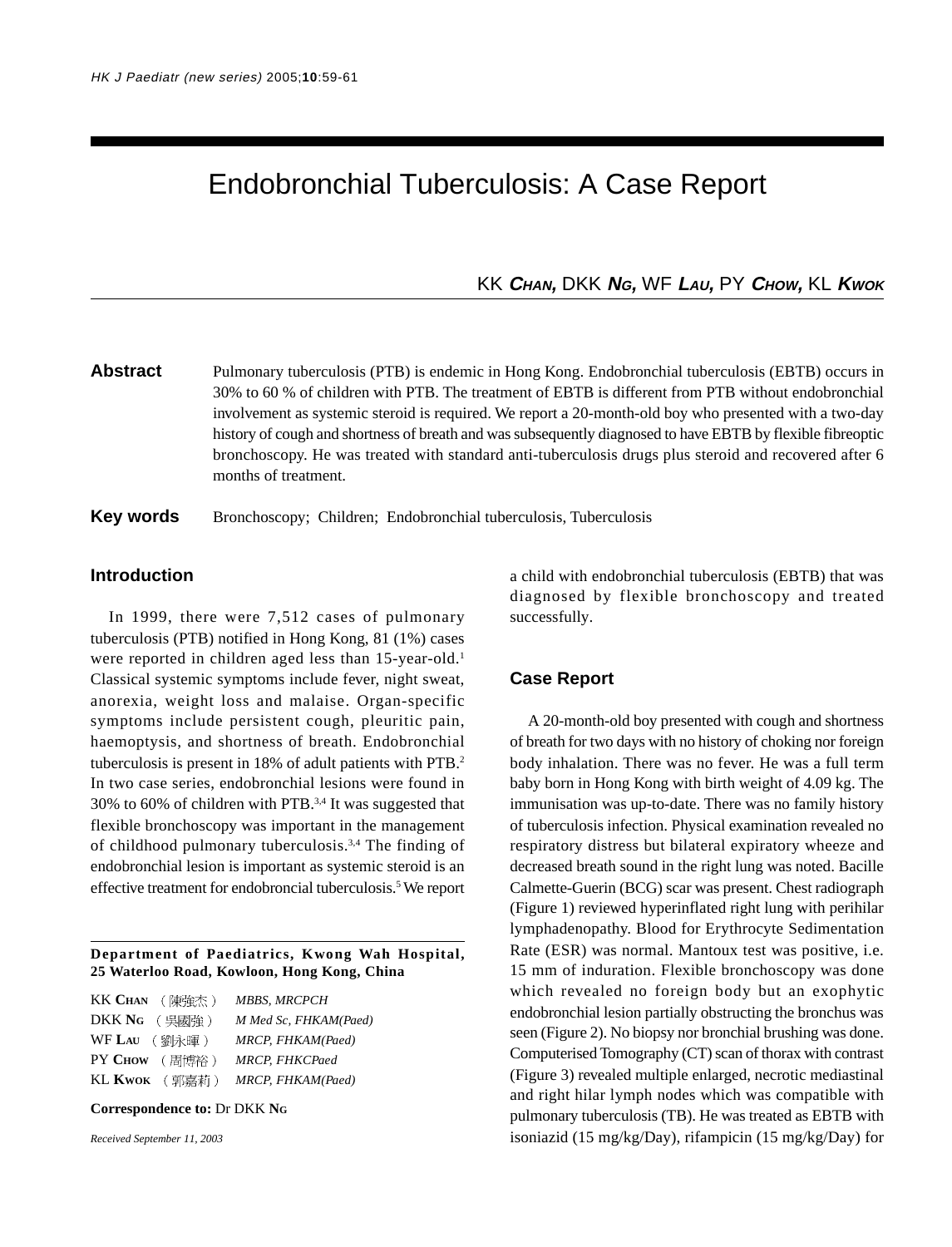

**Figure 1** Chest radiography. Hyperinflated right lung with perihilar lymphadenopathy (arrow).



**Figure 2** An exophytic endobronchial lesion obstructing the right bronchus intermedius.



Figure 3 CT scan of thorax with contrast. Multiple enlarged, necrotic mediastinal and right hilar lymph nodes (arrow).

six months, pyrazinamide (20 mg/kg/Day) for two months and prednisolone (2 mg/kg/Day) for four weeks. The early morning gastric lavage for acid-fast bacilli (AFB) smear and culture were negative. Bronchoscopy and chest radiography were repeated after full course of treatment. They showed normal tracheobronchial tree and no more perihilar lymphadenopathy was seen.

# **Discussion**

This patient presented two atypical features of PTB, i.e. a rather short history of cough for two days in contrast to the usual duration of 2 weeks before diagnosis and absence of fever.<sup>6</sup> As reported by Sham et al,<sup>6</sup> only 4% to 6% of childhood PTB had a short history of a few days before diagnosis and 65% of children had fever. However, the chest radiograph that showed hilar lymphadeonpathy would arouse the suspicion of PTB in this child.

*M. tuberculosis* is transmitted from an adult whose sputum production is positive for the bacilli to a 'naive' child. This primary pulmonary tuberculosis pathophysiology includes bronchial involvement. The endobronchial lesions include polypoid or ulcerative granuloma, obstructive caseum, inflammed mucosa, fibrostenosis and extramural compression by enlarged lymph nodes. The commonest endobronchial lesion was ulcerative granuloma (42%) followed by fibrostenosis and polypoid granuloma was found in 20% of endobronchial tuberculosis in one series.7 The pathogensis of EBTB remains speculative. Suggestions for pathogenesis of EBTB lesions included direct implantation of the tubercle bacilli in the bronchus, infiltration from adjacent mediastinal lymph nodes, direct extension of peripheral tuberculous pneumonia, lymphatic or hematogenous spread, or a hypersensitivity reaction producing inflammatory granulation tissue or a polypoid mass.<sup>8</sup>

In view of the high percentage of endobronchial involvement in childhood PTB,<sup>3</sup> a flexible bronchoscopy was performed with the subsequent diagnosis of endobronchial tuberculosis made in this patient. No biopsy was taken from the current patient as he had clear evidence of PTB as evidenced by the positive Mantoux test and hilar lymphadenopathy. At the time of bronchoscopy, the standard practice of the authors' department did not dictate bronchial brushing nor biopsy of endobronchial lesions. This practice was similar to that reported in other paediatric centre.4 However, a recent study showed that bronchoscopic sampling of endobronchial lesions produced more than 90%